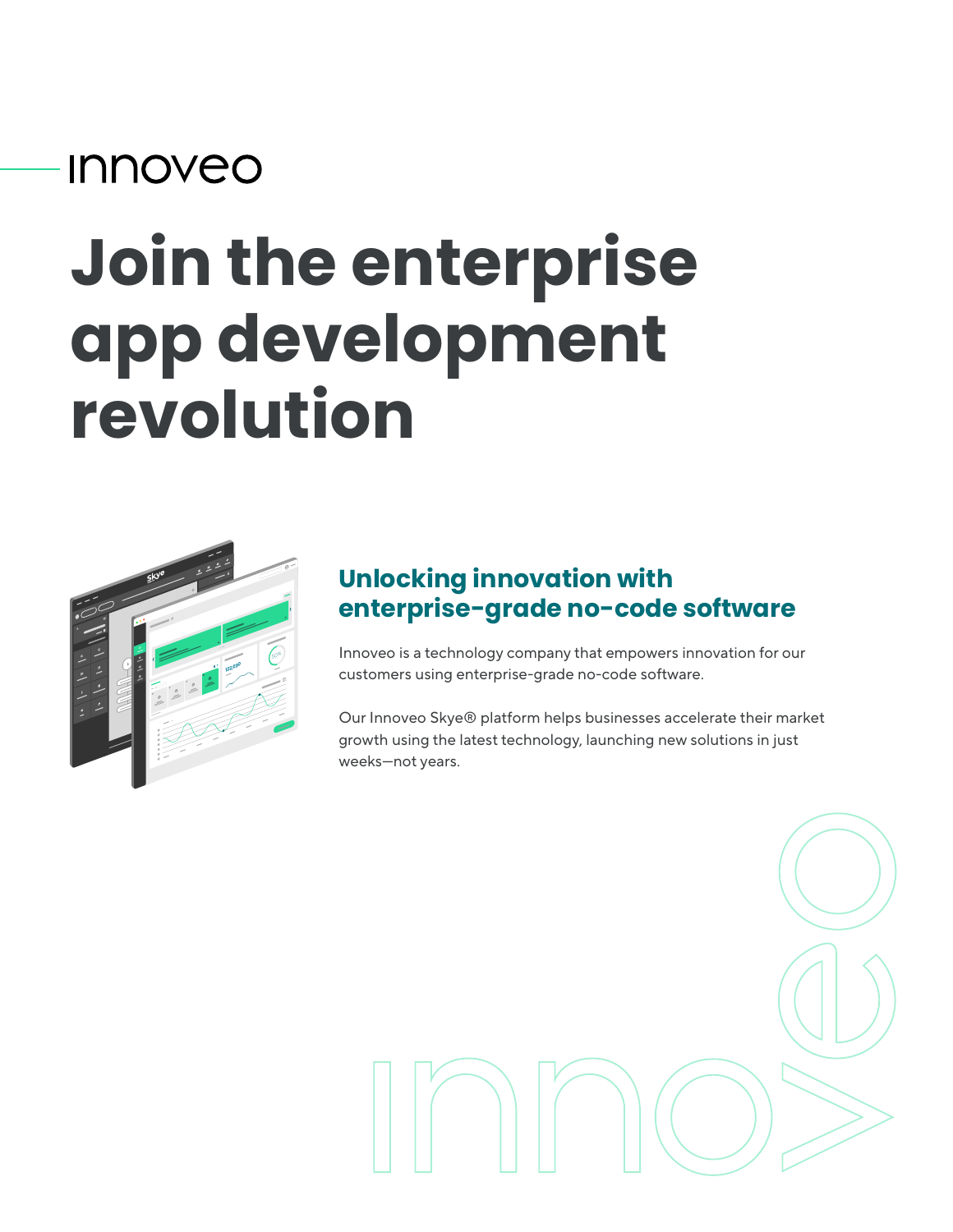### **Why you'll love working here**



Innoveo is a truly global and multi-cultural team. We have employees in the U.S., Switzerland, Hungary, Spain, Hong Kong, and India. Our team is dynamic and innovative, with a passionate and creative work environment.



We provide competitive employee benefits, including high-end mobility equipment, regular team and company-wide events, flexible working hours, and more. At Innoveo, you'll find the work-life balance you're looking for while gaining access to opportunities for personal growth and professional development.

#### **Mission Vision**



Empower enterprises in complex and regulated industries to re-imagine application development



Be the most trusted no-code firm, committed to delivering exceptional impact and agility in our markets of focus

**"**

Innoveo for individuals who are open-minded and would like to be part of an agile, vibrant<br>community sharing the same passion. I enjoy the fact that I'm part of a community, not only in my own location, but also globally. To be part of a group where your efforts have footprints is a great feeling. I'd recommend community sharing the same passion.

—Galatea Oskó, Hiring & Facilities Manager, Hungary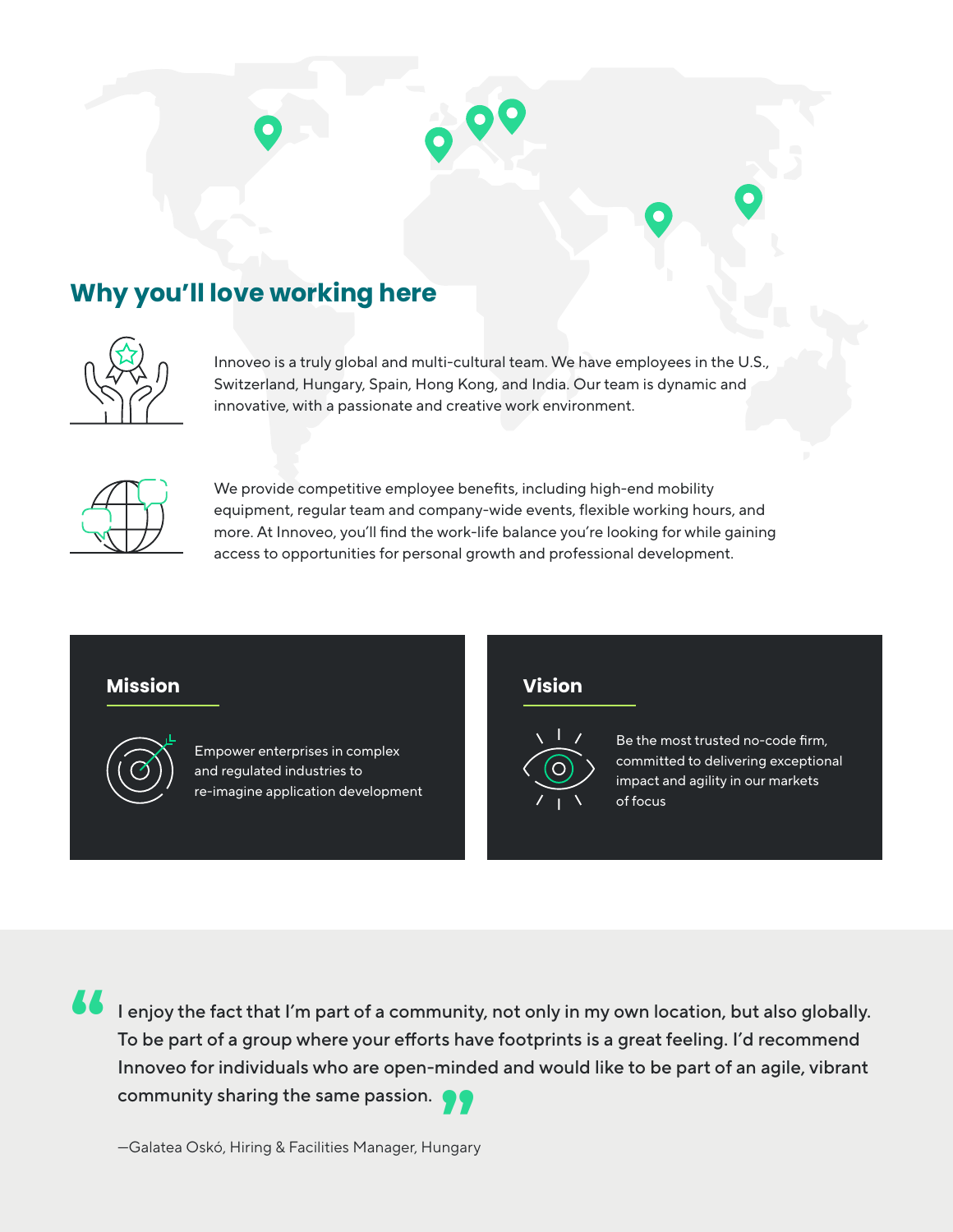#### **Our core values**



#### **Respect**

We communicate respectfully, treat each other decently, and respect others' work.



#### **Responsibility**

We trust our teammates to do their work, and responsible, ethical behavior is the foundation of our everyday business.



#### **Success Through People**

Everyone's work is integral to our success, from senior software developers to junior infrastructure associates.



#### **Together, Everything is Possible**

Teamwork and collaboration are essential for achieving our goals.

### **Swiss-born precision engineering**

Innoveo was founded by Swiss engineers who are quality-obsessed. Innoveo delivers excellence, and our customers rely on it. Our deep expertise in insurance and other highly regulated industries enables us to solve the hard problems—things others might shy away from.

Innoveo provides not only best-in-class technology, but also a thoughtful, no-nonsense experience. We put our meticulous approach and superior engineering to work developing solutions that manage cost and risk at every step. The result is quality work and a quality experience with a personal touch.

That's Innoveo. No surprises. Just results.